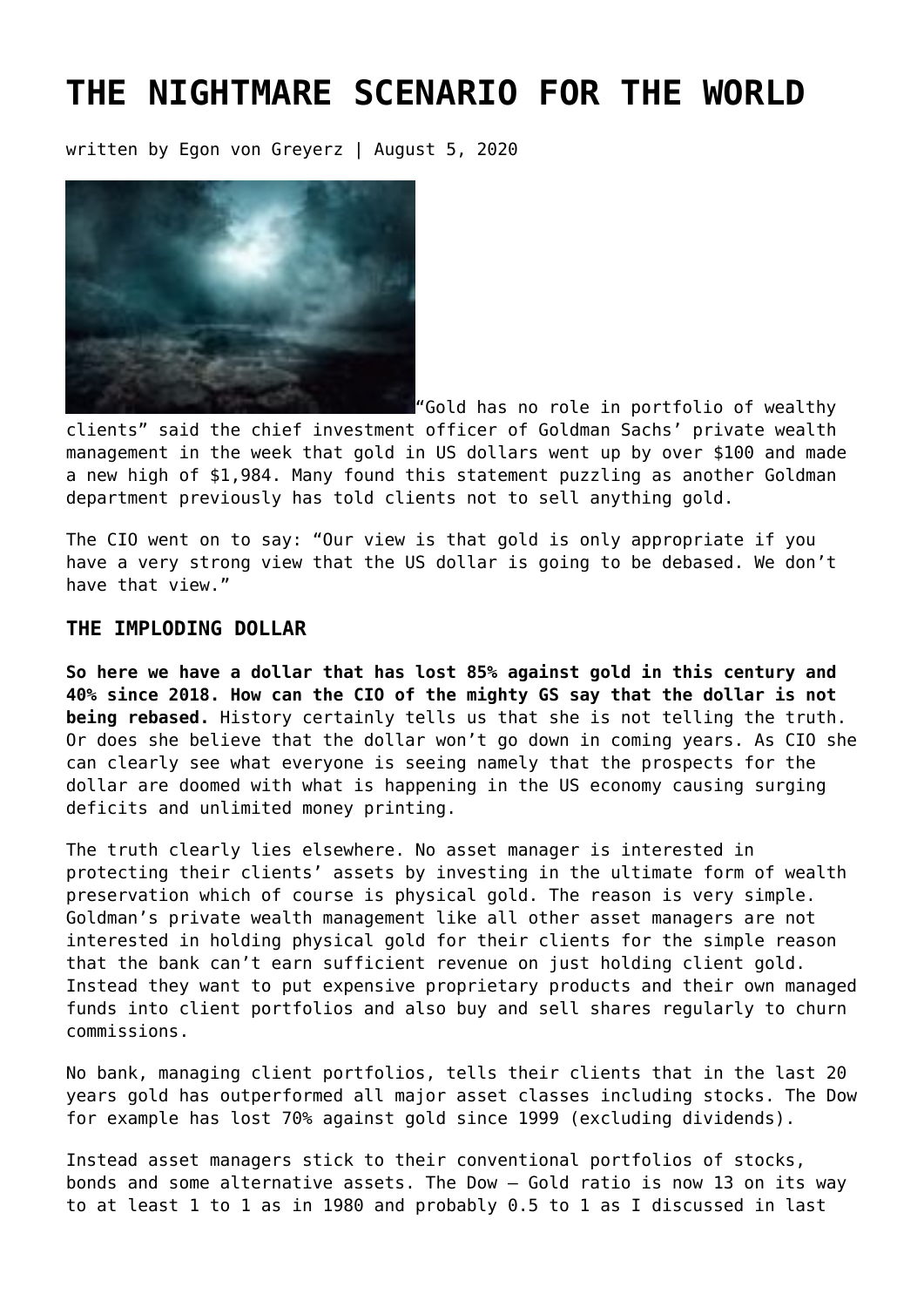[week's article](https://goldswitzerland.com/gold-the-sine-qua-non-investment/).

## **100 TRILLION GOLD IN WEIMAR REPUBLIC**

What 0.5 to 1 Dow-Gold ratio means in price is impossible to say today. It could be \$20,000 gold and 10,000 Dow. It could also be \$50,000 gold and 25,000 Dow. And if hyperinflation takes hold, which I think is very likely, we could see \$100 billion gold. At that point I would expect the ratio to collapse in line with most stocks and be substantially below 0.5 to 1. Gold at \$100 billion might sound sensational but remember that the world has seen a lot higher gold in fiat money.

In the Weimar Republic in 1923 gold reached Marks 100 trillion.



But measuring the gold price in worthless paper money obviously serves no purpose. 100 trillion marks might sound like a lot of money. Well, it is if you have to pay it in actual paper money. But the problem is that paper money at that point has lost its useful function. Today paper money is gradually being abolished. In Sweden for example, no one carries or pays with paper money. Even for small amounts like a loaf of bread, a credit card is used.

# **AS PAPER MONEY DIES**

Abolishing paper money has been a planned process by governments and central banks. Firstly it makes bank runs impossible. The banks will simply just turn off the ATMs. They can obviously also stop electronic transfers. The most important aspect of electronic money is the Big Brother is Watching Syndrome. Now the state has total electronic control of the citizens money not just from a tax point of view but the state can decide to block individual accounts or to charge fines or taxes without the permission of the account holder.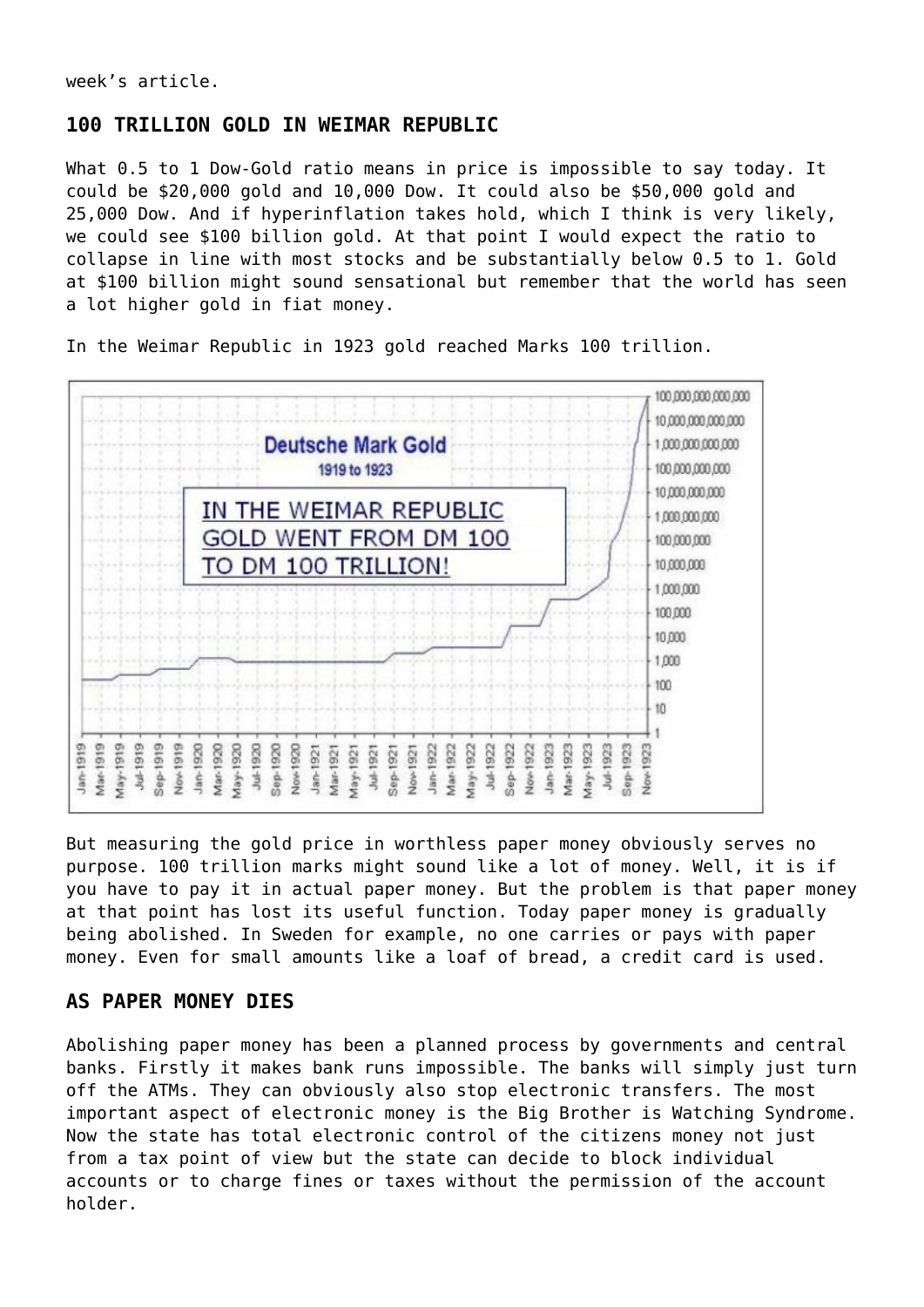As regards hyperinflation, it is only a matter of time before inflation picks up as the frantic printing accelerates further in line with the collapsing economy. The current explosion of the Fed balance sheet combined with surging government debt will increase money supply exponentially. This will also lead to the dollar decline accelerating.

## **DOLLAR FALL AND MONEY SUPPLY**

The dollar index peaked at 103 in March this year and has since then fallen 10% to 93 today. As the dollar continues to decline, US inflation will pick up. So far the official US inflation rate is just above zero. Anyone buying food or paying insurance for example knows that this is not a true figure. But the real reason why inflation is low in spite of the major increase in money supply is the low velocity of money.

All the money printed is not reaching the consumer but instead staying with banks and other major institutions to shore up their balance sheets. Very little reaches the real economy.

The graph below shows the rise in the US Money Zero Maturity stock – MZM. This is the broadest measure of liquid money. It was \$4.3 trillion in 2000 and is now \$21 trillion. Only since March 2020 it has increased by a massive \$4 trillion.



If we then look at the velocity of MZM we see how it reached 3.5 in 1981 when inflation was high and interest rates reached 20%. Today the velocity has collapsed to an all time low of 0.9. So what we are seeing is that the money printed is not spent but used to prevent the financial system from collapsing.

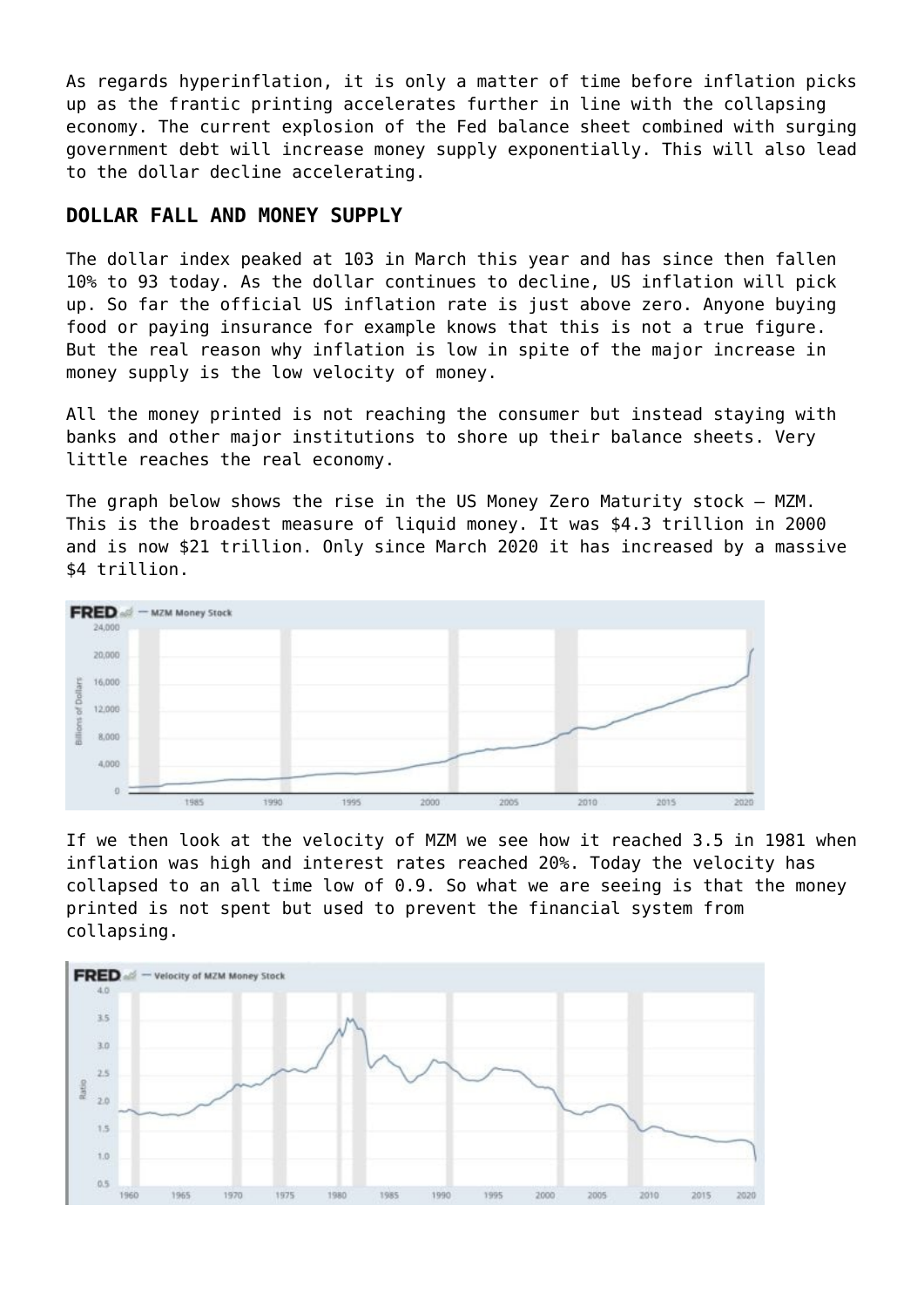# **AS THE DOLLAR FALLS VELOCITY OF MONEY WILL PICK UP**

As the dollar falls and velocity of money increases, we will see inflation increasing rapidly. Higher inflation will lead to higher interest rates. I experienced this in the UK in the 1970s when inflation was in the mid to high teens for many years. My first mortgage was at 21% in 1974.

Central banks are today managing to artificially suppress interest rates and in the short term defy the laws of supply and demand. High demand for credit should in a free market lead to high interest rates and thus taper demand for credit. But in a world controlled and manipulated by central banks, the laws of nature are temporarily set aside. This leads to false markets and false prices.

The likely course of events in the next few years are as follows:

#### **THE NIGHTMARE SCENARIO**

- **Accelerating deficits and debts**
- **Falling dollar and other currencies**
- **Unlimited money printing to save banks, and failing financial system**
- **More printing to save failing companies**
- **Ever higher subsidies for furloughed and unemployed**
- **Universal Basic Income (UBI) introduced in most Western nations**
- **UBI means that everyone is paid a basic wage whether they work or not**
- **This will lead to ever fewer people working**
- **Higher unemployment means more printing**
- **More printing leads to more currency debasement**
- **This leads to higher velocity of money higher inflation**
- **Central banks lose control of rates as long end of bond market sells off**
- **High long rates push short rates up**
- **Rates reach 5% then quickly 10% and on to 15-20% at least**
- **At 10% rates interest cost on global debt of \$275 trillion would be \$27t**
- **\$27t is 34% of global GDP totally unsustainable**
- **So much more money printing required**
- **Bad debts surge leading to defaults, sovereign, corporate and private**
- **Unemployment escalates leading to more UBI and more money printing**
- **Banks start falling including the \$1.5 to \$2 quadrillion derivatives market**
- **Money printing reaches \$ quadrillions leading to hyperinflation**
- **The financial system collapses together with major parts of industry and society**
- **Social unrest, civil wars, cyber wars and major conflict will be rampant**
- **Political systems fail as governments lose control leading to anarchy**

## **THE WORLD WAKES UP TO THE FACT THAT IT IS BANKRUPT**

Obviously governments and central banks will desperately try to introduce resets, new digital currencies, do a bit of hocus pocus with debt to pretend it has disappeared. The US might even revalue its alleged stock of 8,000 tonnes of gold. But their bluff will be called. The effects of any measure governments take will only be temporary as the world realises that it really